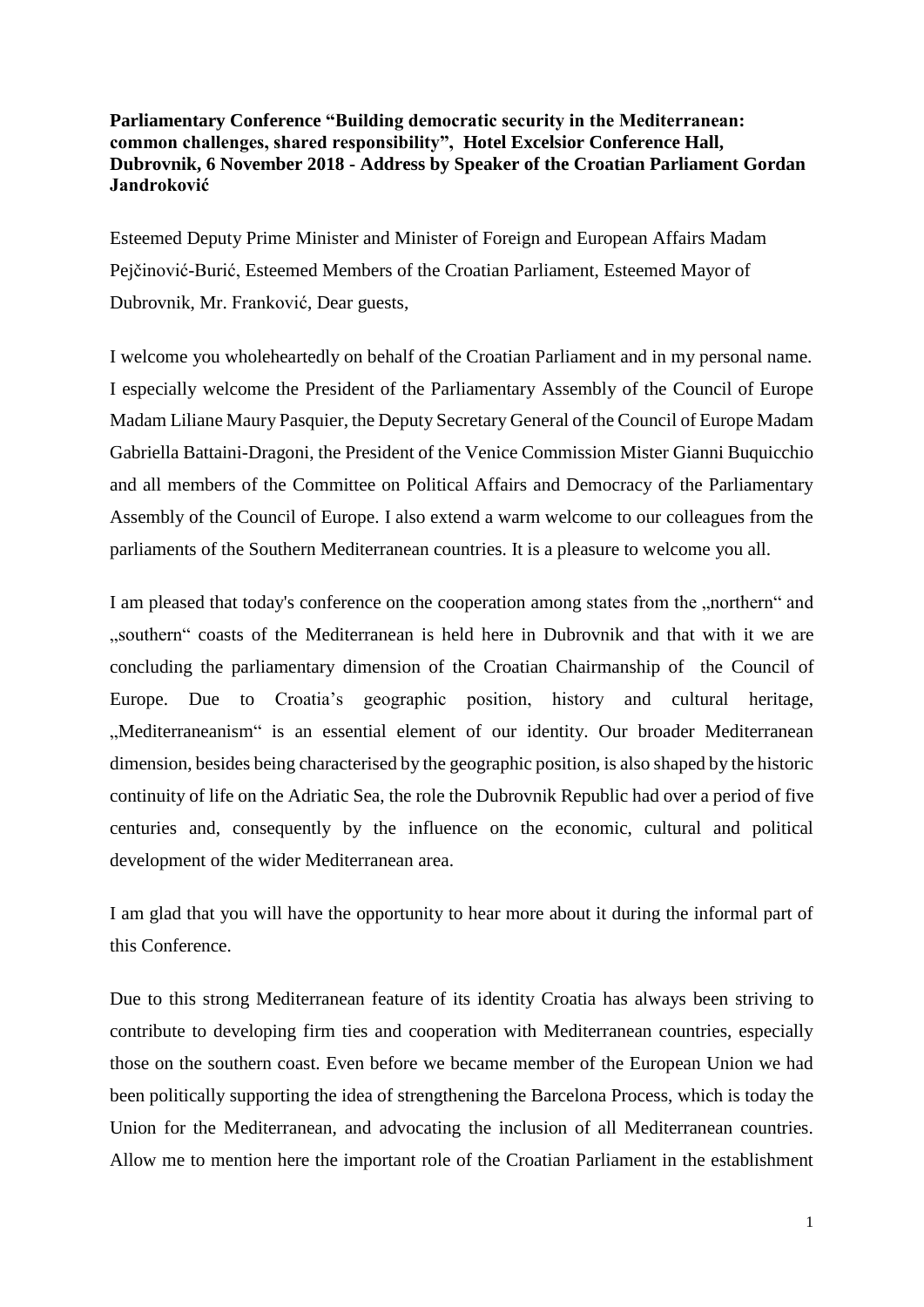and work of the Parliamentary Assembly of the Mediterranean. As for the Council of Europe, we welcome the fact that it has recognized the need to cooperate with southern Mediterranean countries. We commend the Council's unique approach and its programmes designed to help southern Mediterranean countries strengthen sustainable democratic governance. Here I must highlight the partnership with the European Union and the joint support initiative - the *South Programme.*

## Dear colleagues,

For Europe, the Mediterranean region has always been a strategic priority. Due to their position – the three continents – Europe, Africa and Asia – centered around the Mediterranean Sea – have always been predestined to cooperate. The very meaning of the name Mediterranean, deriving from the words *medius* and *terra*, indicates that the role of this sea is to connect these three continents and peoples, making dialogue and cooperation a necessity.

As throughout history, the Mediterranean still deserves and must have a prominent position among European policy priorities because of its strategic political and economic position, particularly in the light of new global challenges. Peace, stability and security in the Mediterranean region are vitally important for Europe. The importance of these aspects is underpinned by the fact that Europe was built on the common desire of countries and peoples to share and jointly promote the same values – peace, freedom, stability, democracy, rule of law, human rights protection, economic progress and prosperity, solidarity, cooperation and togetherness. Europe has been a stable continent for more than sixty years because it upheld these values. Our continent is stable and safe inasmuch as are the neighbouring countries, and hence the need of Europe to support its neighbourhood. Long-term peace and stability may be achieved with what the Council of Europe has recognized as democratic security – reinforcing societies' resilience through efficient and independent judiciary, freedom of expression, freedom of association and strong civil society, stable democratic institutions, inclusive society and democratic citizenship. And therefore, democratic security must be a responsibility shared by all democratic countries.

The Council of Europe has extensive expertise and experience in all the areas mentioned and stands ready to share them with all societies that wish to achieve the standards of developed democracies. We at the parliamentary level can make a significant contribution in bringing about democratic security. Especially we in Croatia are very open to cooperation and sharing our experiences. From the events in the recent past Croatia has gained unique experience with respect to democratic transition. We have demonstrated that the transformation to a country of